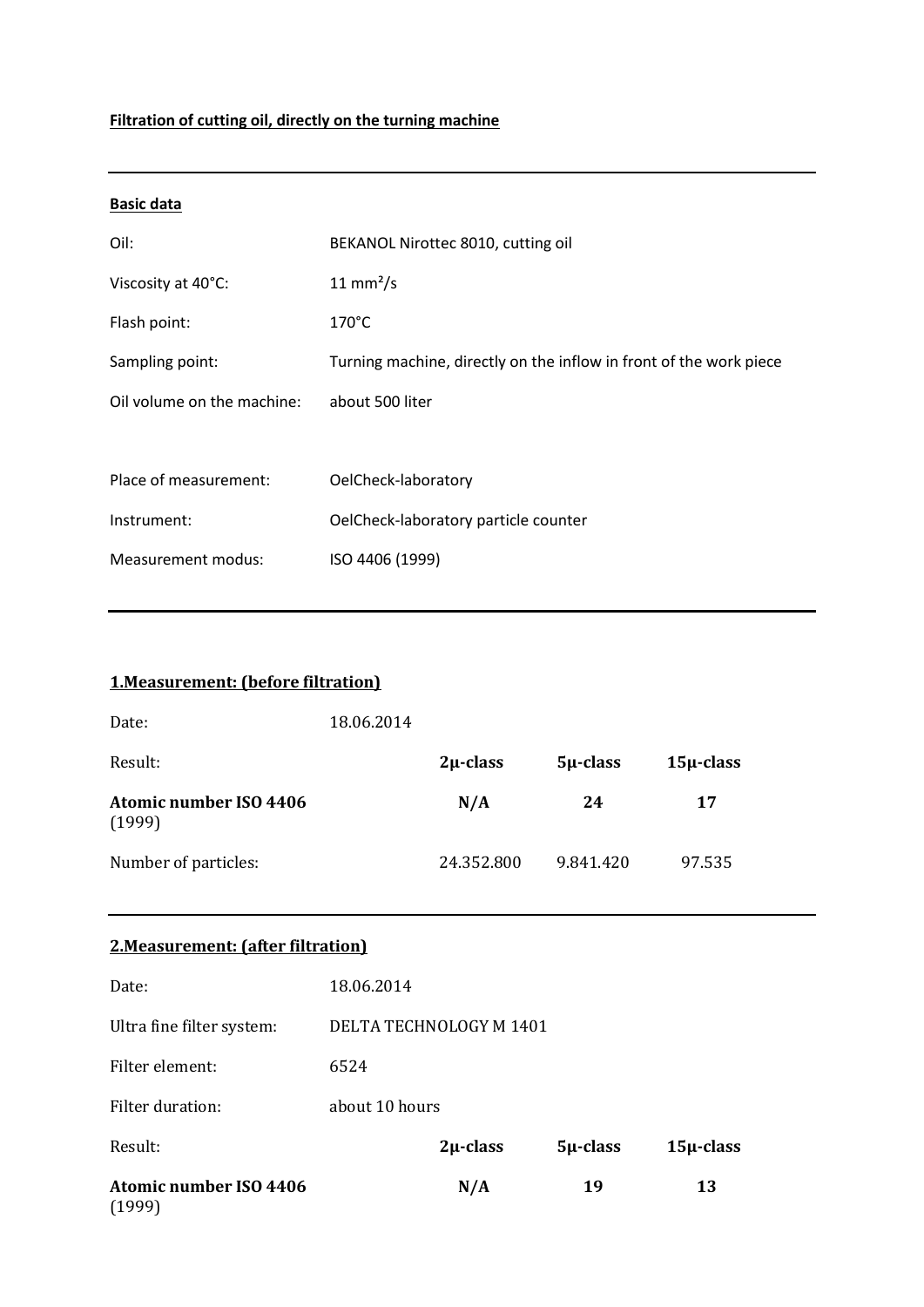# **Change**

|                  | <u>2u-class_</u> | $5\mu$ -class | <u> 15u-class</u> |
|------------------|------------------|---------------|-------------------|
| <b>Before</b>    | 24.352.800       | 9.841.420     | 97.535            |
| After            | 1.659.930        | 481.198       | 6.716             |
| Change, absolute | $-22.692.870$    | $-9.360.222$  | $-90.819$         |
| Change, %        | $-93.18%$        | $-95.11\%$    | $-93.11\%$        |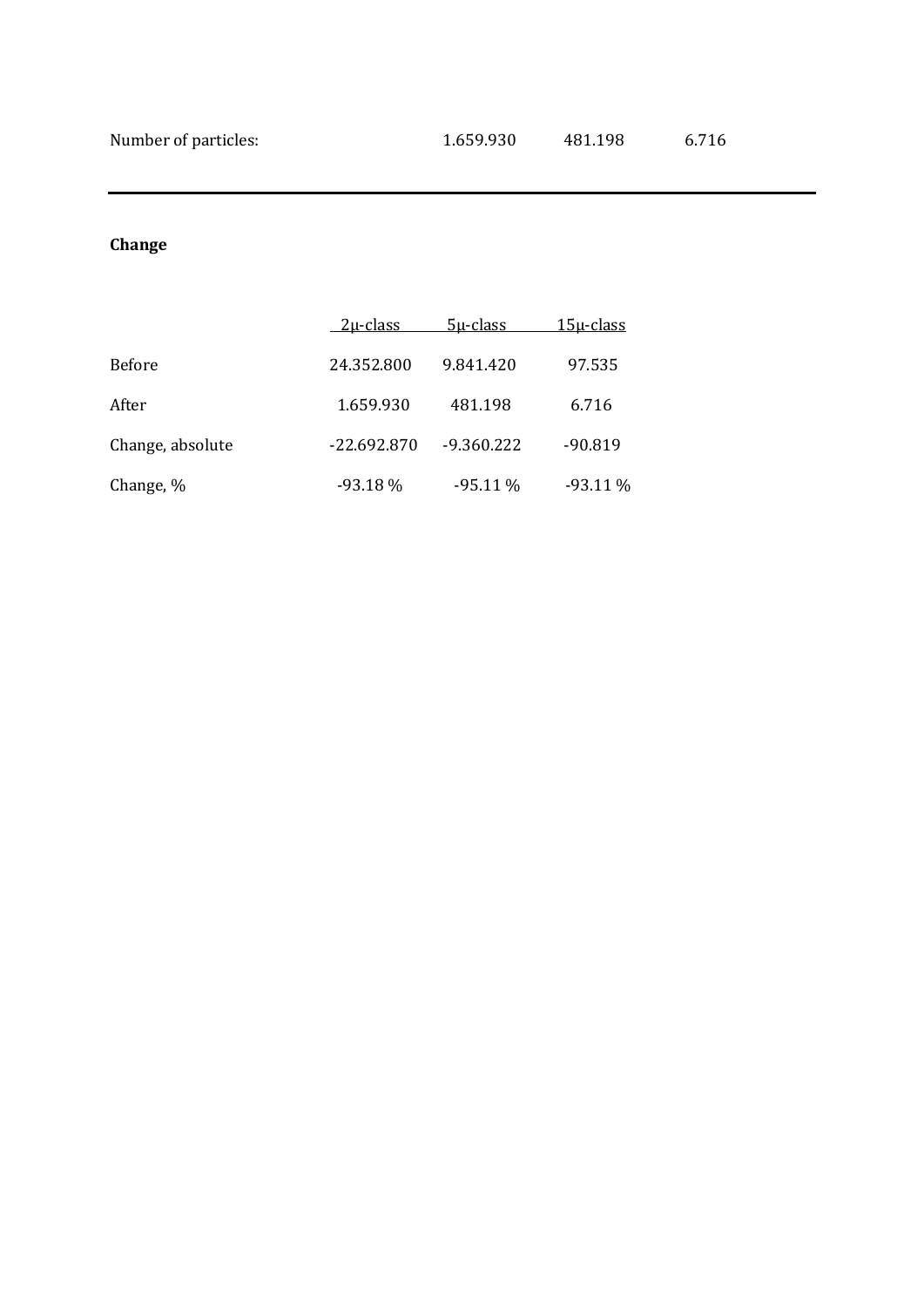#### **Name of sample**

#### **Number of current sample**

Machine type: No details Manufacturer: No details<br>Name of the oil: No details Name of the oil:

#### **Before**

#### Diagnosis on the microscopic particle count As agreed we have carried out a microscopic **Evaluation** Evaluation particle count. Dipl.-Ing. (FH) Klaus Turnwald

#### **unvalued**

| <b>ANALYSIS RESULTS</b>       | Current sample |  |
|-------------------------------|----------------|--|
| LABORATORY NUMBER             | 8038264        |  |
| Date of investigation         | 18.06.2014     |  |
| Date of sampling              |                |  |
| Date of last oil change       |                |  |
| Refilling amount since change |                |  |
| Duration since change         |                |  |
| Whole duration                |                |  |
| Changing of oil               |                |  |

#### **Olympus particle analysis**

| Purity class | ISO 4406 (1999) | $-124/17$ |
|--------------|-----------------|-----------|
| >5µm         | Number/100ml    | 9841420   |
| >15µm        | Number/100ml    | 97535     |

#### **Representative section from the test membrane**

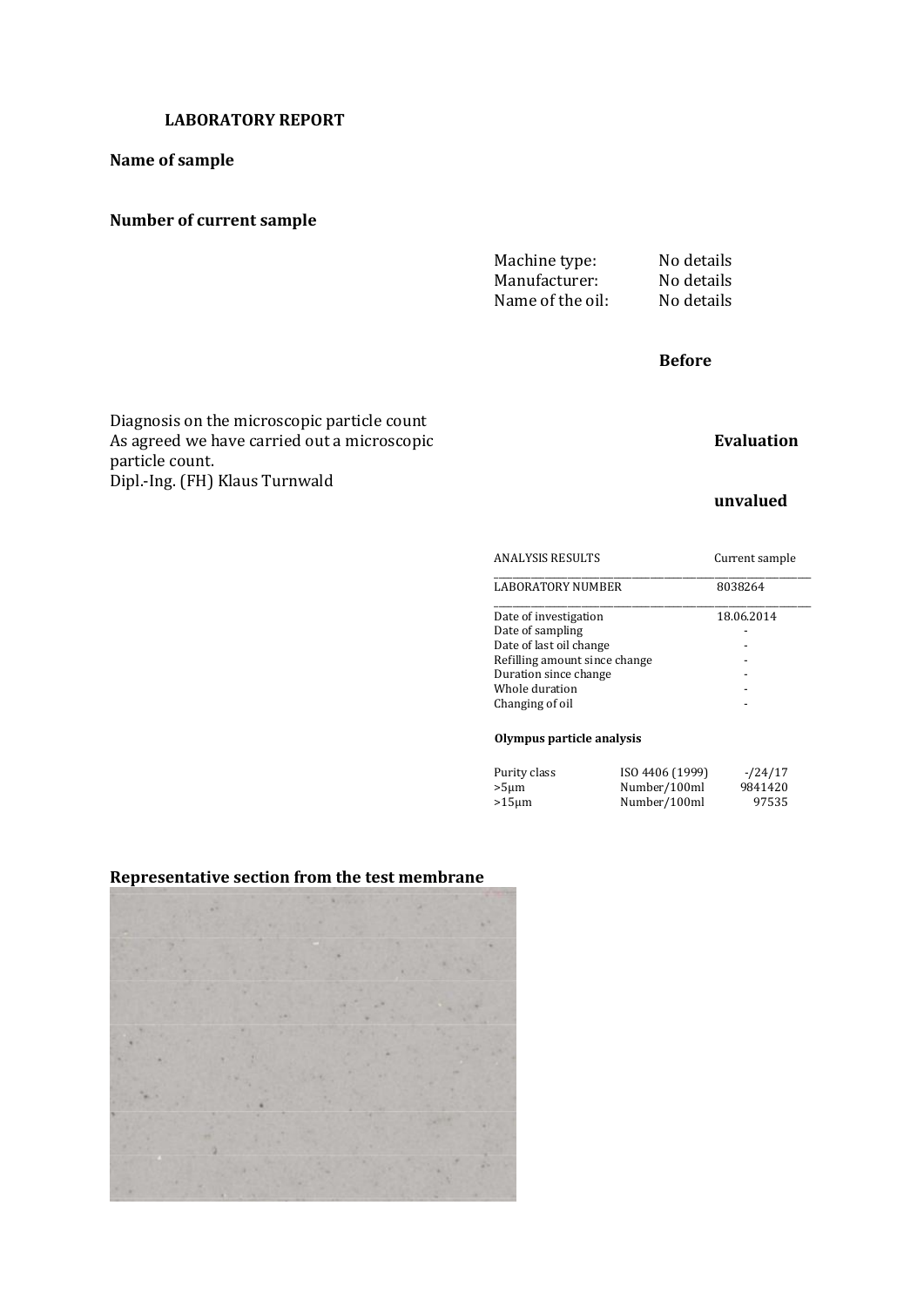#### Largest particle



Test membrane



Description of the test methods and standards[: www.oelcheck.de](http://www.oelcheck.de/)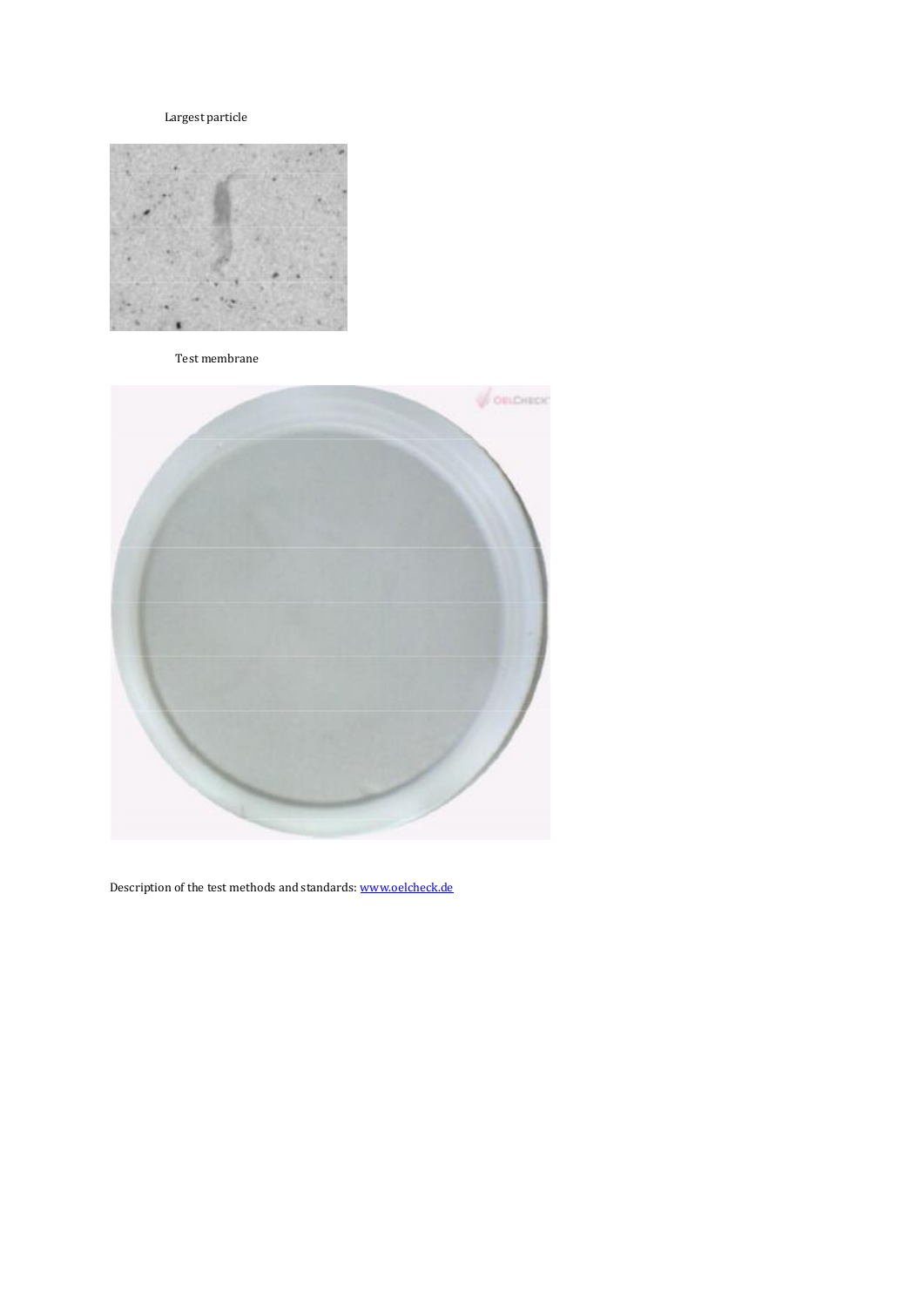#### **Name of sample**

# **Number of current sample**

| Machine type:    | No details |
|------------------|------------|
| Manufacturer:    | No details |
| Name of the oil: | No details |

Detailed information on the microscopic particle count

#### **Before**

Measurement results

| Purity class    | ISO 4406 (1999) | $-124/17$ |
|-----------------|-----------------|-----------|
| $>2 \mu m$      | Number/100ml    | 24352800  |
| $>5 \mu m$      | Number/100ml    | 9841420   |
| $>10 \mu m$     | Number/100ml    | 942303    |
| $>15 \mu m$     | Number/100ml    | 97535     |
| $>25 \mu m$     | Number/100ml    | 2665      |
| $>50 \mu m$     | Number/100ml    | 1599      |
| $>100 \mu m$    | Number/100ml    | 533       |
| $>150 \mu m$    | Number/100ml    | 0         |
| $>250 \mu m$    | Number/100ml    | 0         |
| $>500 \mu m$    | Number/100ml    | $\Omega$  |
| Weight increase | Weight-%        | 0.0032    |
| of the filter   |                 |           |
|                 |                 |           |

#### **Analysis parameters**

| ml              | 3.0      |
|-----------------|----------|
| um              | 1.2.     |
|                 | 10       |
| mm <sup>2</sup> | 78.552   |
| mm <sup>2</sup> | 1256.000 |
|                 |          |

#### Particle distribution (determined microscopically)

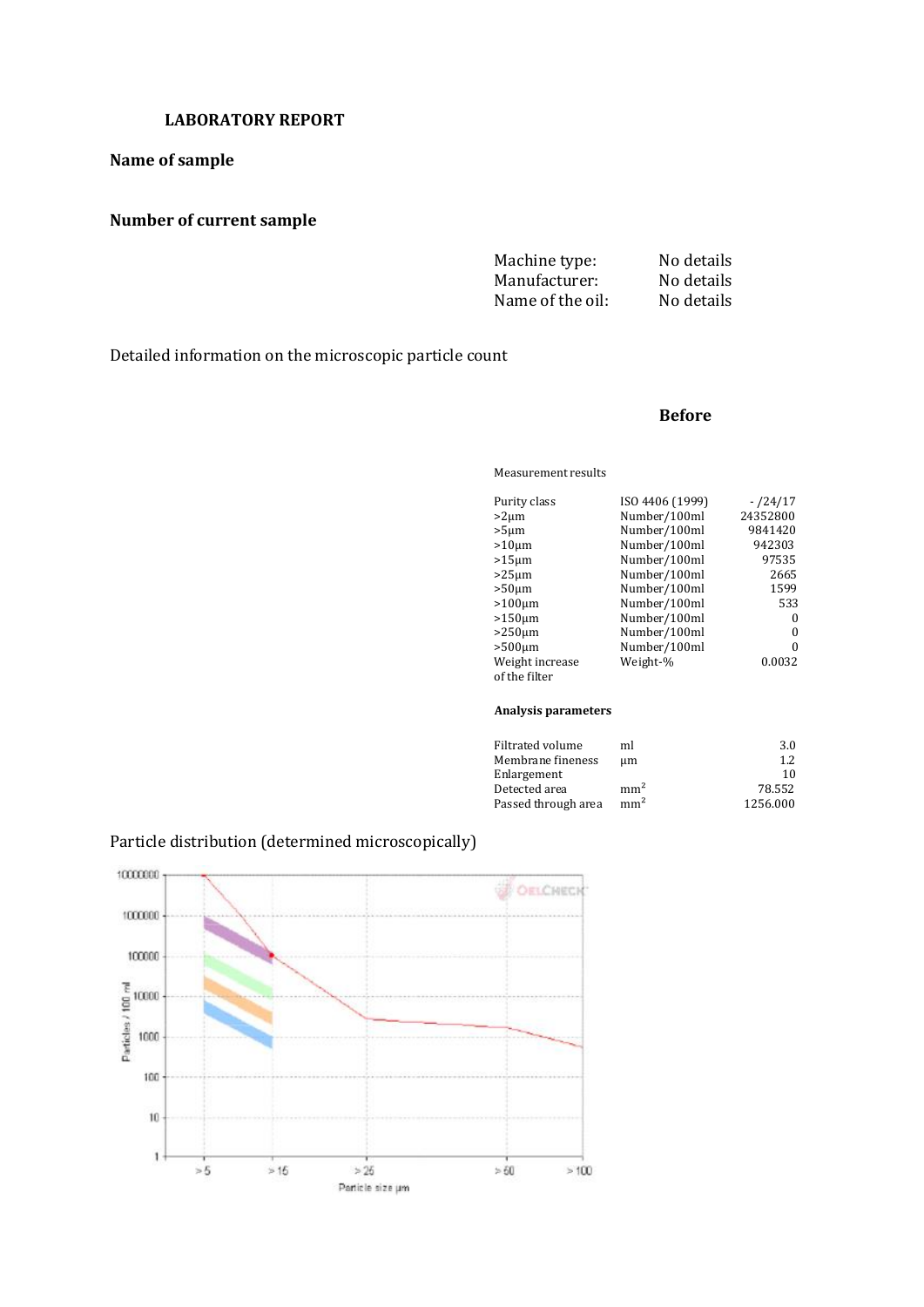#### **Typical purity classes**

Planeten- / Stirnradgetriebe

Gleitlager in Turbinenanlagen

Proportionalventilhydraulik / Wälzlager Papiermaschinen

Servoventilhydraulik

**Planetary-/ spur gear Plain bearings in turbine units Proportional valve hydraulic / roller bearing paper machines Servo valve hydraulic**

#### **Information: Recipient and allocation were blackened for reasons of security! Originals accessible**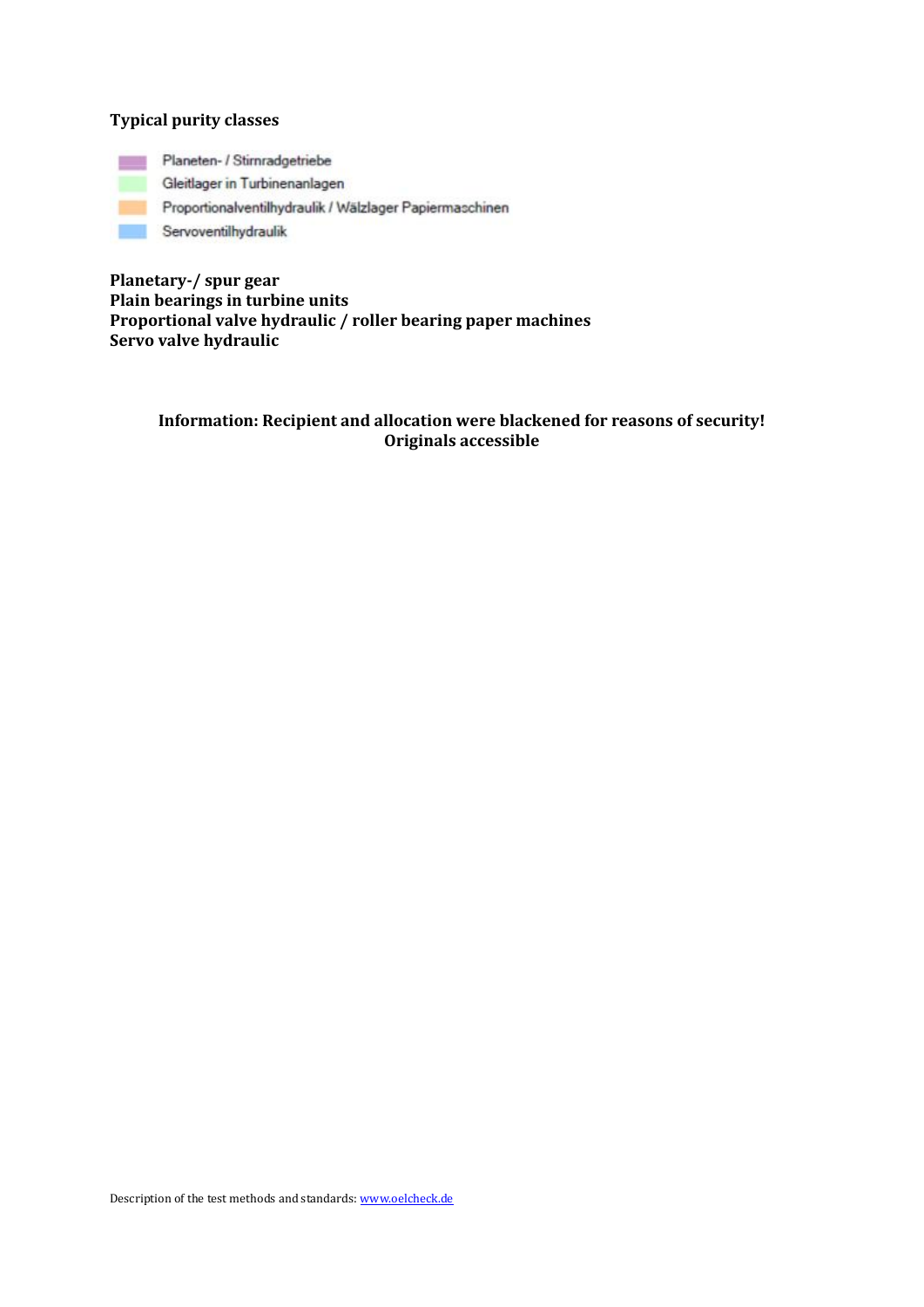#### **Name of sample**

#### **Number of current sample**

Machine type: No details Manufacturer: No details<br>Name of the oil: No details Name of the oil:

## **Afterwards**

Diagnosis on the microscopic particle count As agreed we have carried out a microscopic **Evaluation** particle count. Dipl.-Ing. (FH) Klaus Turnwald

#### **unvalued**

| <b>ANALYSIS RESULTS</b>       | Current sample |  |
|-------------------------------|----------------|--|
| <b>LABORATORY NUMBER</b>      | 8038263        |  |
| Date of investigation         | 18.06.2014     |  |
| Date of sampling              |                |  |
| Date of last oil change       |                |  |
| Refilling amount since change |                |  |
| Duration since change         |                |  |
| Whole duration                |                |  |
| Changing of oil               |                |  |
|                               |                |  |
|                               |                |  |

#### **Olympus particle analysis**

| Purity class | ISO 4406 (1999) | $-19/13$ |
|--------------|-----------------|----------|
| $>5 \mu m$   | Number/100ml    | 481198   |
| $>15 \mu m$  | Number/100ml    | 6716     |

#### **Representative section from the test membrane**

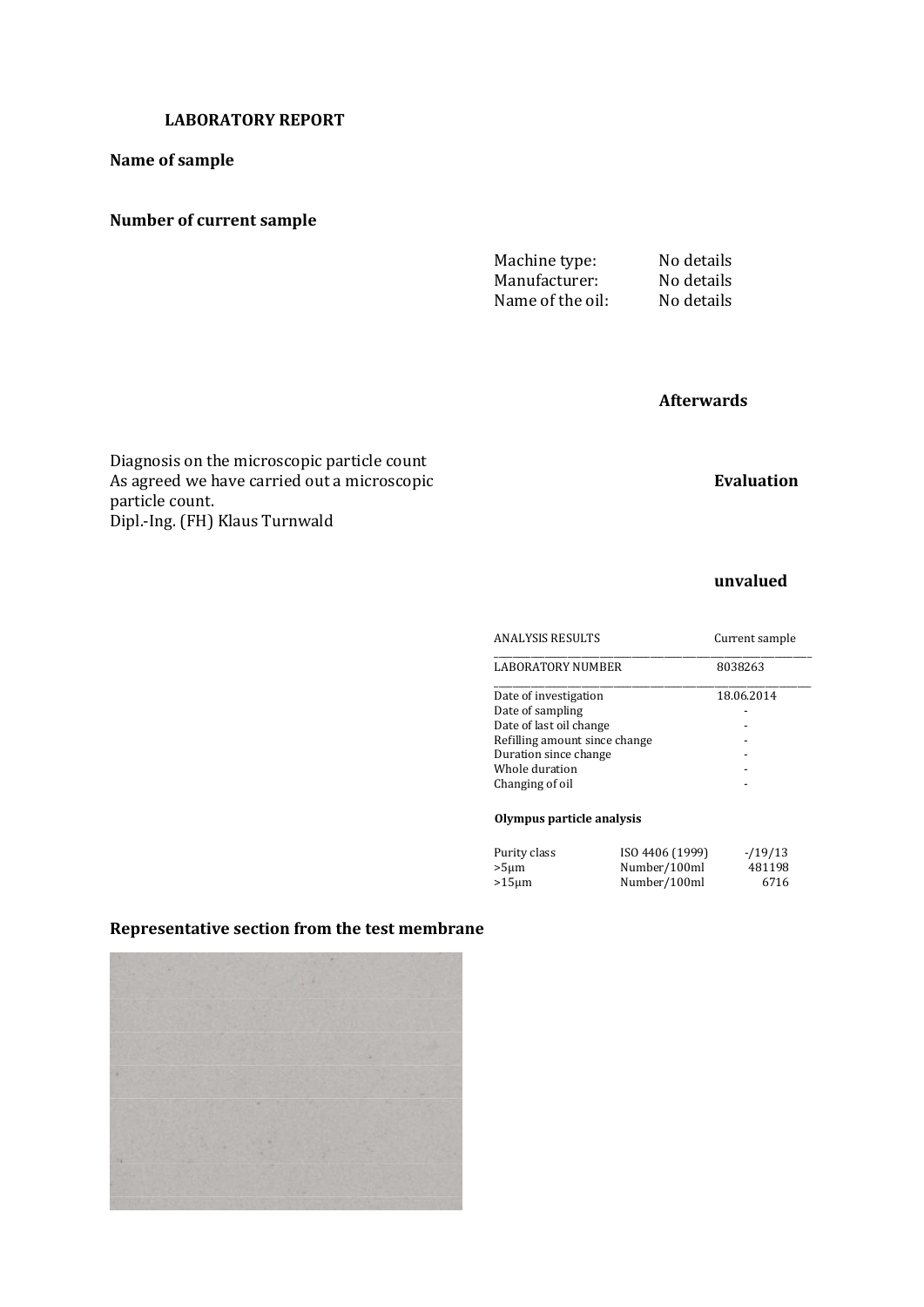Largest particle



Test membrane

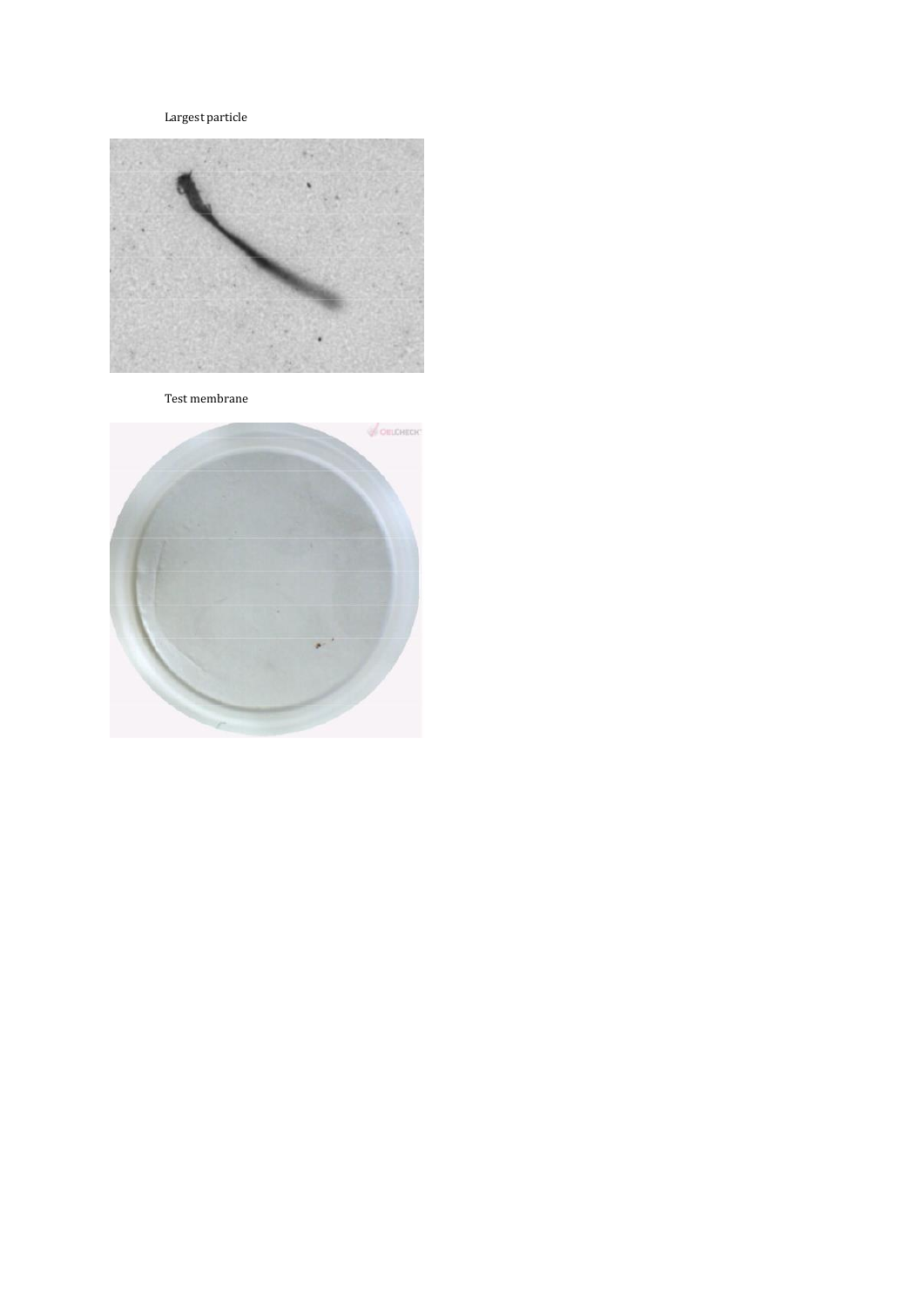#### **Name of sample**

# **Number of current sample**

Machine type: No details Manufacturer: No details<br>Name of the oil: No details Name of the oil:

## **Afterwards**

#### Detailed information on the microscopic particle count

Measurement results

| Purity class    | ISO 4406 (1999) | $-19/13$ |
|-----------------|-----------------|----------|
| $>2 \mu m$      | Number/100ml    | 1659930  |
| $>5 \mu m$      | Number/100ml    | 481198   |
| $>10 \mu m$     | Number/100ml    | 32538    |
| $>15 \mu m$     | Number/100ml    | 6716     |
| $>25 \mu m$     | Number/100ml    | 1679     |
| $>50 \mu m$     | Number/100ml    | 400      |
| $>100 \mu m$    | Number/100ml    | 160      |
| $>150 \mu m$    | Number/100ml    | 160      |
| $>250 \mu m$    | Number/100ml    | 160      |
| $>500 \mu m$    | Number/100ml    | $\Omega$ |
| Weight increase | Weight-%        | 0.0040   |
| of the filter   |                 |          |

#### **Analysis parameters**

| Filtrated volume    | ml              | 20.0     |
|---------------------|-----------------|----------|
| Membrane fineness   | um              | 1.2.     |
| Enlargement         |                 | 10       |
| Detected area       | mm <sup>2</sup> | 78.552   |
| Passed through area | mm <sup>2</sup> | 1256.000 |
|                     |                 |          |



## Particle distribution (determined microscopically)